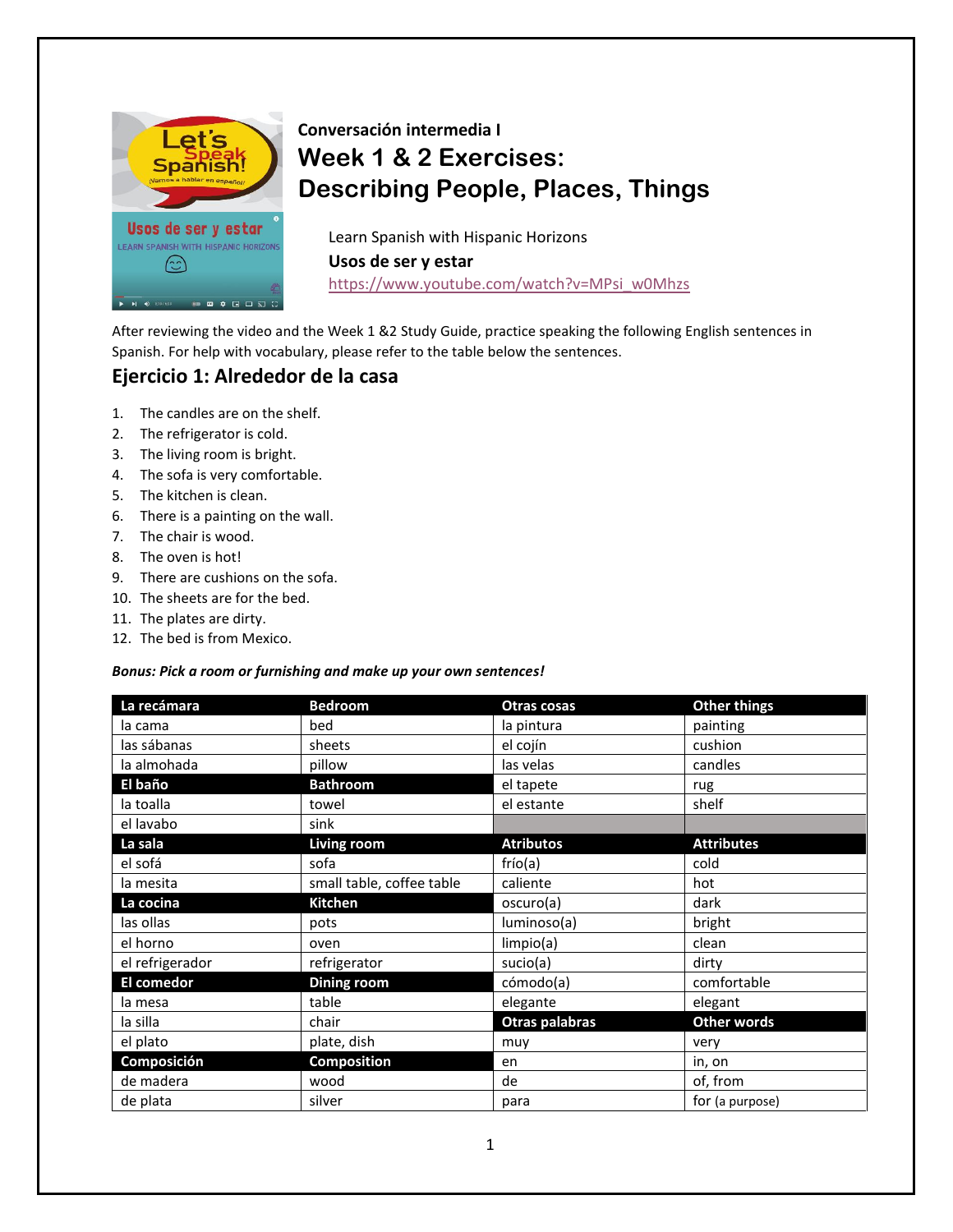# **Ejercicio 2: Amigos y familiares**

- 1. My boss is busy.
- 2. He's my brother.
- 3. The teacher is at the school.
- 4. I am your host.
- 5. He is our waiter.
- 6. Your nephew is tall!
- 7. My uncle is handsome.
- 8. We are cousins.
- 9. His landlord is stingy.
- 10. Mrs. Lopez is my teacher.
- 11. My son-in-law is from Mexico.
- 12. Jorge and Juan are neighbors.

#### *Bonus: Pick a friend or relative and make up your own sentences!*

| Familia        | Family              | <b>Atributos</b>   | <b>Attributes</b>  |
|----------------|---------------------|--------------------|--------------------|
| madre, padre   | mother, father      | enfermo(a)         | sick               |
| abuelo(a)      | grandparent         | saludable          | healthy            |
| hermano(a)     | brother, sister     | fuerte             | strong             |
| $t$ ío $(a)$   | uncle, aunt         | débil              | weak               |
| primo(a)       | cousin              | generoso(a)        | generous           |
| sobrino(a)     | nephew, niece       | tacaño             | stingy             |
| hijo(a)        | son, daughter       | guapo              | handsome           |
| nieto(a)       | grandchild          | hermosa            | beautiful          |
| esposo(a)      | spouse              | amable, educado(a) | friendly, polite   |
| nuera          | daugther-in-law     | maleducado(a)      | impolite           |
| yerno          | son-in-law          | emocionado(a)      | excited            |
| Otras personas | <b>Other people</b> | alto(a)            | tall               |
| vecino(a)      | neighbor            | bajo(a)            | short              |
| mesero(a)      | waiter              | feliz              | happy              |
| maestro(a)     | teacher             | triste             | sad                |
| gerente, jefe  | manager. boss       | Otras palabras     | <b>Other words</b> |
| enfermo(a)     | nurse               | mi, mis            | my                 |
| niño(a)        | boy, girl           | tu, tus            | your (informal)    |
| el (la) guía   | guide               | su, sus            | your (formal)      |
| anfitrión(a)   | host                | su, sus            | his, her, their    |
| invitado(a)    | guest               | nuestro(a)(os)(as) | our                |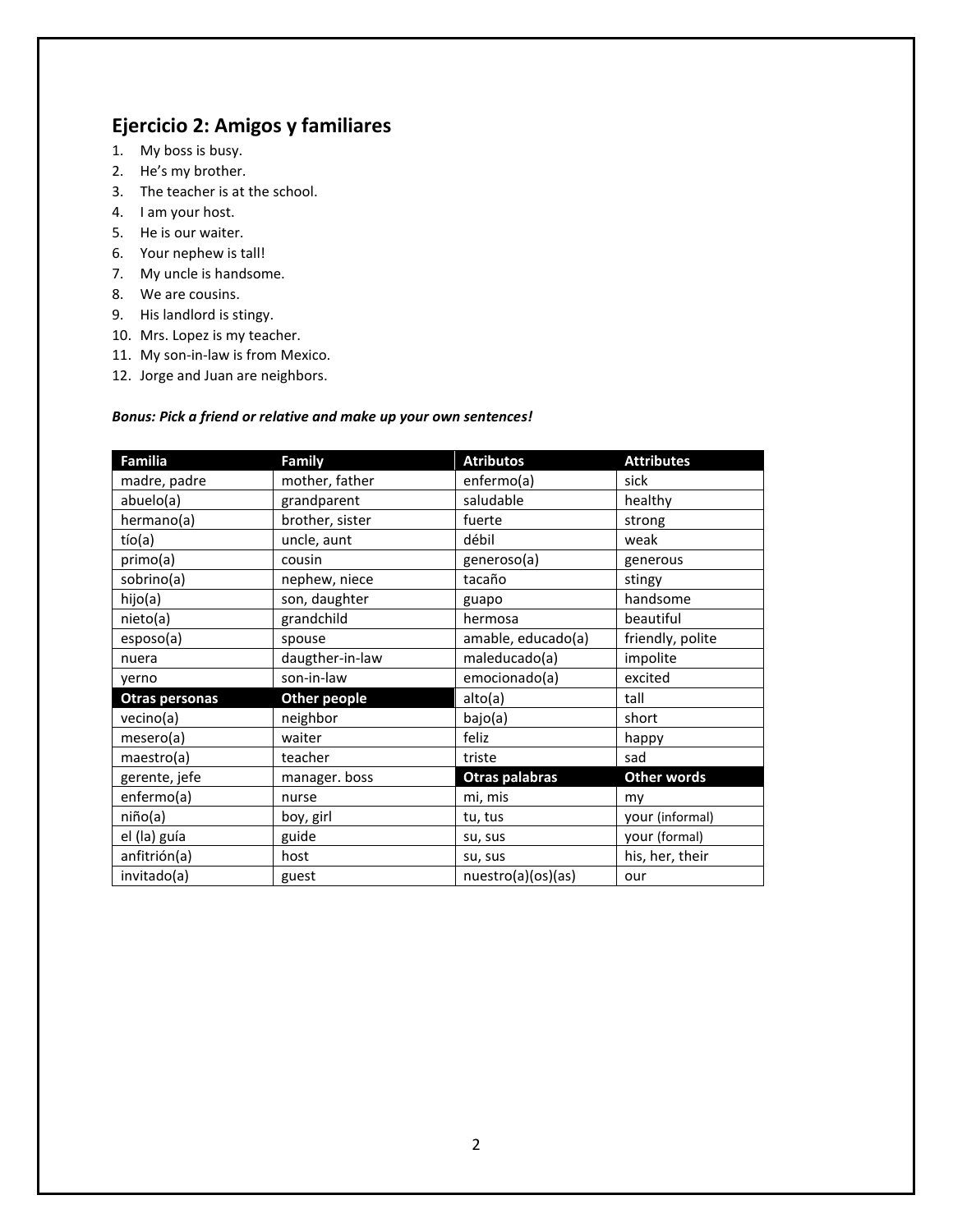# **Ejercicio 3: Alrededor de la ciudad**

- 1. The clinic is on the corner.
- 2. There are pens in the bookstore.
- 3. My school is very modern.
- 4. It's a ring from the jewelry store.
- 5. The museum is beside the church.
- 6. This street is very narrow.
- 7. The reception desk is in the hotel.
- 8. This street is well-known.
- 9. The bakery is on the left.
- 10. I'm at the supermarket.

#### *Bonus: Pick a location and make up your own sentences!*

| <b>Lugares</b>          | <b>Places</b>           | <b>Atributos</b>    | <b>Attributes</b>     |
|-------------------------|-------------------------|---------------------|-----------------------|
| la tienda               | store                   | moderno(a), de moda | modern, stylish       |
| el (super)mercado       | (super)market           | tradicional         | traditional           |
| el hotel                | hotel                   | lleno               | full                  |
| el parque               | park                    | vacío               | empty                 |
| la panadería            | bakery                  | famoso(a)           | famous                |
| la peluquería           | hardresser, barber shop | abierto(a)          | open                  |
| la calle, la avenida    | street, avenue          | cerrado(a)          | closed                |
| la librería             | bookstore               | antiguo(a)          | ancient, old          |
| la joyería              | jewelry store           | moderno(a)          | modern                |
| la biblioteca           | library                 | ancho(a)            | wide                  |
| el museo                | museum                  | estrecho(a)         | narrow                |
| el catedral, la iglesia | cathedral, church       | largo(a)            | long                  |
| la clínica              | clinic                  | Otras palabras      | <b>Other words</b>    |
| la escuela, universidad | school, university      | cerca, cerca de     | close, near to        |
| Cosas                   | <b>Things</b>           | lejos (de)          | far (from)            |
| la ropa                 | clothing                | al lado de          | alongside, beside     |
| los regalos             | gifts                   | enfrente de         | in front of           |
| recepción               | reception (desk)        | detrás de           | behind                |
| pan dulce               | sweet bread             | de aquí, de allí    | from here, from there |
| el anillo               | ring                    | a la derecha        | on the right          |
| los comestibles         | groceries               | a la izquierda      | on the left           |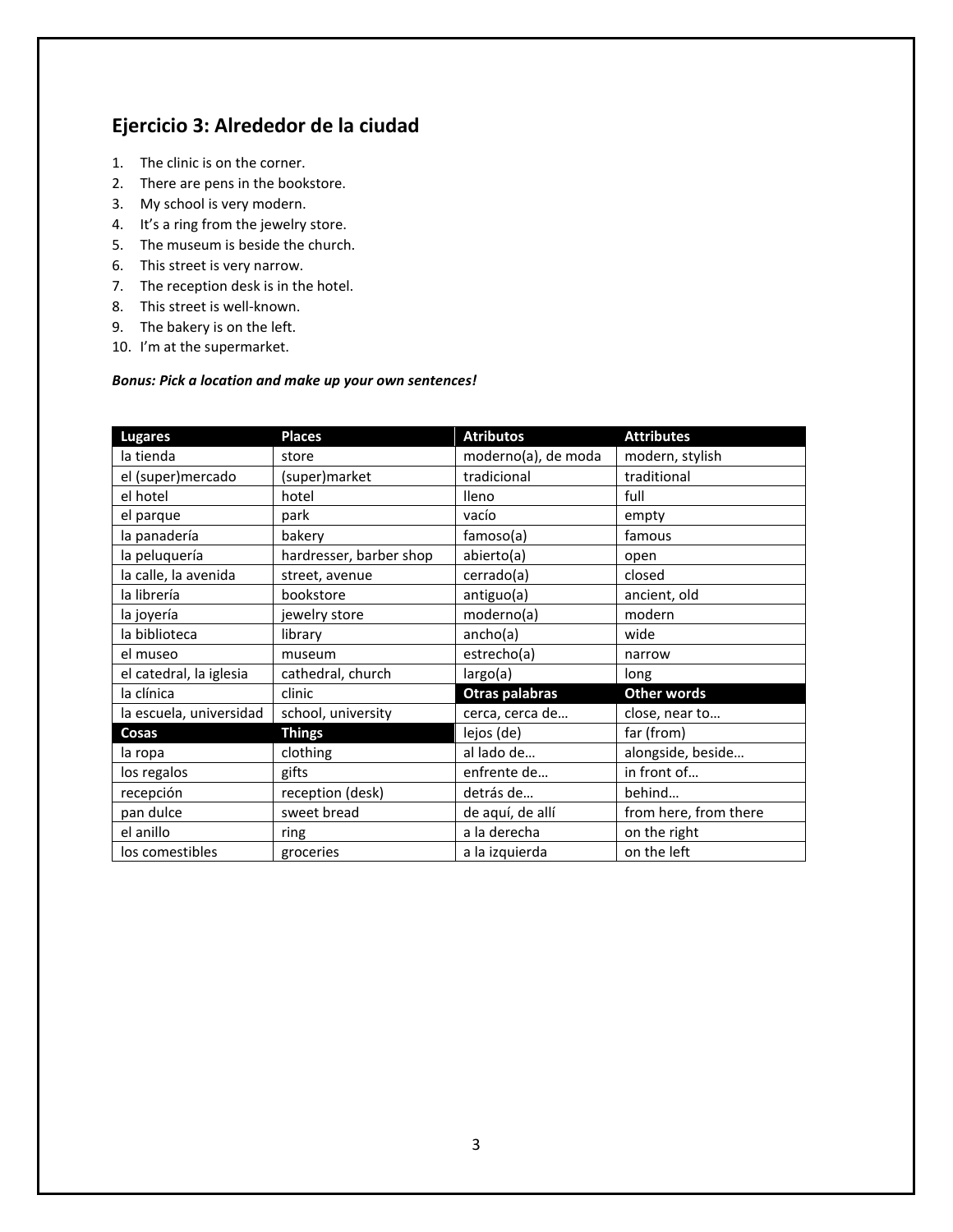# **Exercise 4: Putting it all together (Poniéndolo todo junto)**

Take turns speaking the following English paragraphs in Spanish. For help with vocabulary, please refer to the table below the story.

### **My House**

My house **is** in Nogales, Sonora. **There are** five rooms in the house: a living room, a kitchen, a dining room, a bedroom and a bathroom. In the living room, **there is** a sofa, a large chair, and a television.

In the kitchen, **there is** an oven and a refrigerator. In the dining room, there is a table and four chairs. The table and chairs **are** from Mexico. My bedroom **is** very bright, with a big window, but the kitchen **is** dark and **there are** no windows.

My house **is** near a park, and **there are** many trees in the park. In the spring, the trees **are** green and beautiful. Also, **there are** chairs; and in the evening it **is** very comfortable. But **there is** a street in front of the park, and it **is** very noisy (**there is** much noise).

Because the city **is** on the border, **there are** many restaurants and stores. The food in the restaurants **is** delicious, and **there are** many bargains in the stores. Also, pharmacies and dentist offices **are** situated here.

| <b>Verbos</b>      | <b>Vertbs</b>            | <b>Subjuntivos</b>    | Nouns (cont.)      |
|--------------------|--------------------------|-----------------------|--------------------|
| es, son            | is, are, it is, they are | la frontera           | border             |
| está, están        | is, are, it is, they are | la tienda             | store              |
| hay                | there is or are          | la comida             | food               |
| <b>Subjuntivos</b> | <b>Nouns</b>             | la ganga              | bargain            |
| el cuarto          | room                     | la farmacia           | pharmacy           |
| la sala            | living room              | el dentista           | dentist            |
| la cocina          | kitchen                  | <b>Adjetivos</b>      | <b>Adjectives</b>  |
| el comedor         | dining room              | cómodo(a)             | comfortable        |
| el baño            | bathroom                 | verde                 | green              |
| el sofá            | sofa                     | luminoso(a)           | bright             |
| la silla           | chair                    | oscuro(a)             | dark               |
| el horno           | oven                     | hermoso(a)            | beautiful          |
| refrigerador       | refrigerator             | delicioso(a), rico(a) | delicious, rich    |
| la mesa            | table                    | Otras palabras        | <b>Other words</b> |
| la ventana         | window                   | cerca, cerca de       | close, near to     |
| la primavera       | spring                   | además                | also               |
| el árbol           | tree                     | enfrente de           | in front of        |
| la calle           | street                   | ubicado(a)            | situated           |
| ruido              | noise                    | aquí, allí            | here, there        |

### **Vocabulario**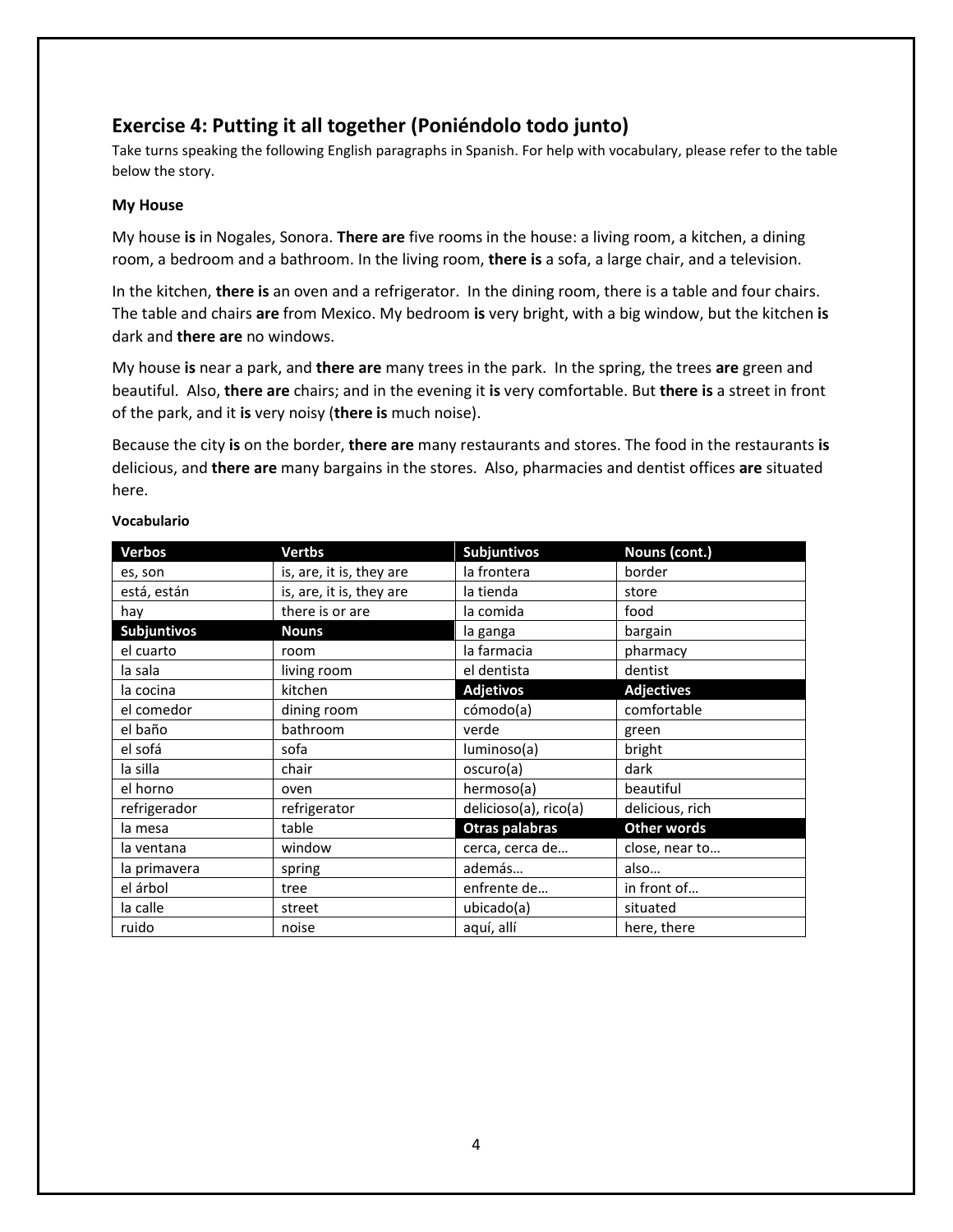# **Ejercicio Extra: Horas, fechas, dias, meses, estaciones**

**Exercise:** Speak the following English sentences in Spanish. For help with vocabulary, please refer to the table below the sentences.

- 1. My appointment is at 2 PM today.
- 2. Our vacation is in July.
- 3. Every summer there are concerts.
- 4. Today is the anniversary of José and Ana.
- 5. There is a play at the theater tomorrow.
- 6. The wedding is next Saturday.
- 7. There is a tour before the meeting.
- 8. My appointment is on Thursday.
- 9. There are classes every day.
- 10. Today is March 1st

| Las horas            | The hours                      | Los días de la semana | The days of the week   |
|----------------------|--------------------------------|-----------------------|------------------------|
| es la una            | it's one o'clock               | el domingo            | (on) Sunday            |
| son las dos          | it's two o'clock               | el lunes              | (on) Monday            |
| son las dos y cuarto | it's two fifteen               | el martes             | (on) Tuesday           |
| son las dos y media  | it's two thirry                | el miércoles          | (on) Wednesday         |
| son cuarto para tres | it's fifteen 'til three (2:45) | el jueves             | (on) Thursday          |
| a la una             | at one o'clock                 | el viernes            | (on) Friday            |
| a las dos            | at two o'clock                 | el sábado             | (on) Saturday          |
| al mediodía          | at noon                        | hoy                   | today                  |
| a la medianoche      | at midnight                    | mañana                | tomorrow               |
| de la mañana         | in the morning (AM)            | ayer                  | yesterday              |
| de la tarde          | in the afternoon (PM)          | antier                | day before yesterday   |
| de la noche          | in the evening (PM)            | pasado mañana         | day after tomorrow     |
| Los meses            | The months                     | el fin de semana      | the weekend            |
| enero                | January                        | este domingo          | this Sunday            |
| febrero              | February                       | el próximo lunes      | next Monday            |
| marzo                | March                          | el martes pasado      | last Tuesday           |
| abril                | April                          | cada miércoles        | each Wednesday         |
| mayo                 | May                            | todos los jueves      | every Thursday         |
| junio                | June                           | diario                | daily                  |
| julio                | July                           | cotidiano             | everyday, day-to-day   |
| agosto               | August                         | <b>Eventos</b>        | <b>Events</b>          |
| septiembre           | September                      | la reunión            | meeting                |
| octubre              | October                        | los cumpleaños        | birthday               |
| noviembre            | November                       | la clase              | class                  |
| diciembre            | December                       | una cita              | an appointment, a date |
| Las estaciones       | The seasons                    | la excursión, el tour | excursión, tour        |
| el invierno          | the winter                     | las vacaciones        | vacation               |
| la primavera         | the spring                     | la película, el cine  | picture, the movies    |
| el verano            | the summer                     | la obra, el teatro    | play, theater          |
| el otoño             | the fall, autumn               | la boda               | wedding                |
| El año, la fecha     | The year, the date             | un concierto          | concert                |
| dos mil veinte dos   | 2022                           | Otras palabras        | <b>Other words</b>     |
| el primero de marzo  | March 1st                      | antes de              | before                 |
| el segundo de marzo  | March 2nd                      | después de            | after                  |
| el tres de marzo     | March 3rd                      | durante               | during                 |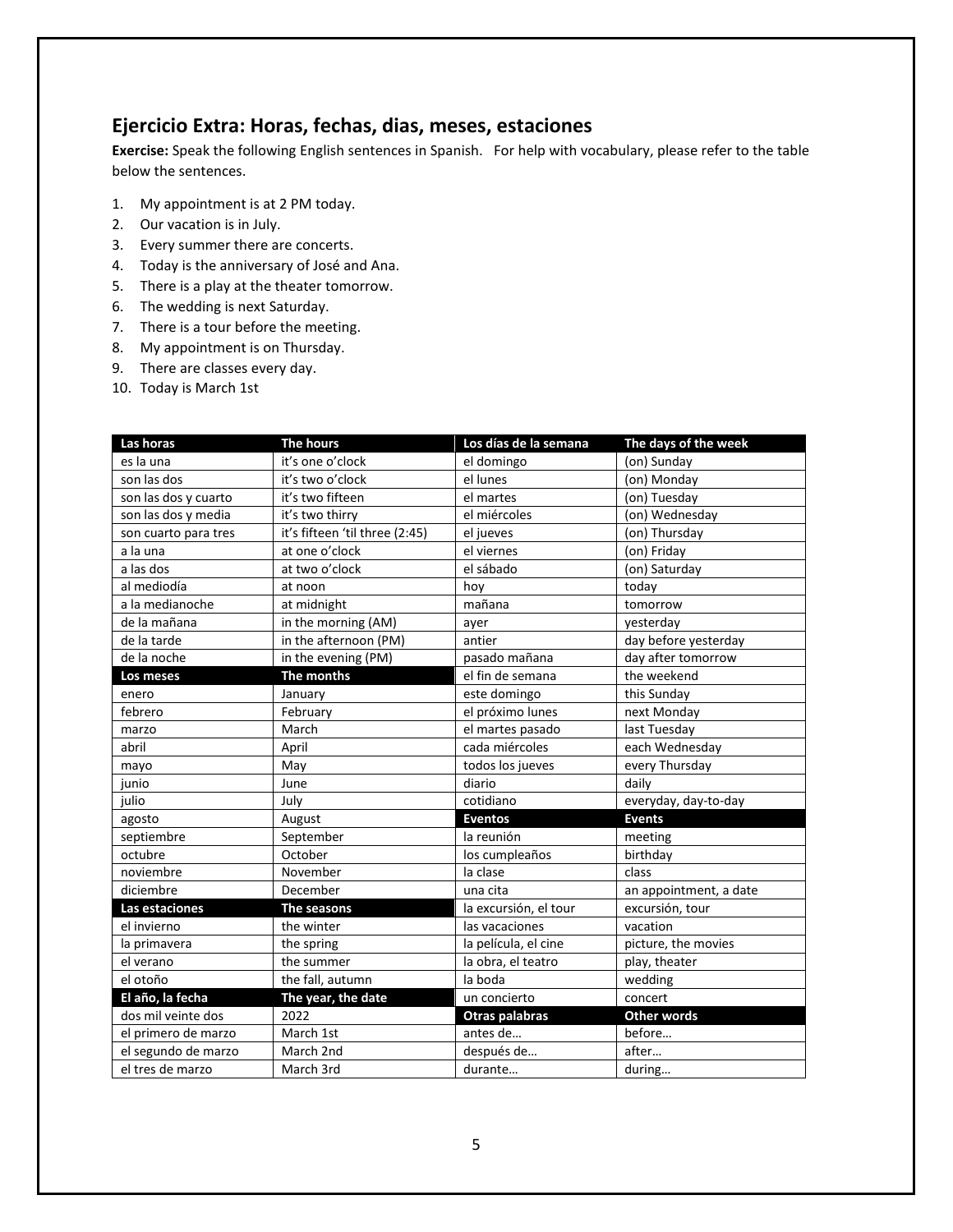# **Ejercicio Extra: El clima**

**Exercise:** Speak the following English sentences in Spanish. For help with vocabulary, please refer to the table below the sentences.

- 1. It's windy today.
- 2. It's very cold this morning.
- 3. There is thunder and lightning.
- 4. The sky is clear today.
- 5. The climate here is very humid.
- 6. Is there snow or sleet?
- 7. It's sunny, but I'm shivering.
- 8. The outside temperature is 80° F.
- 9. At dawn there is dew.
- 10. Summer is very hot here.

| Hace                | It makes (It is)   | Está                         | It is                          |
|---------------------|--------------------|------------------------------|--------------------------------|
| viento              | wind (windy)       | lloviendo                    | raining                        |
| sol                 | sun (sunny)        | nevando                      | snowing                        |
| calor, frio         | heat (hot), cold   | soleado                      | sunny                          |
| buen (mal) tiempo   | good (bad) weather | nublado                      | cloudy                         |
| Hay                 | There is (are)     | mojado, seco                 | wet, dry                       |
| viento              | wind               | La temperatura               | The temperature                |
| nubes               | clouds             | ¿A cuántos grados estamos?   | What's the temperature?        |
| niebla              | fog, mist          | Estamos a (grados)           | We're at (degrees).            |
| <b>Iluvia</b>       | rain               | ¿Cuál es la temperatura?     | What is the temperature?       |
| nieve, aguanieve    | snow, sleet        | La temperatura es de grados. | The temperatura is __ degrees. |
| granizo, hielo      | hail, ice          | exterior, interior           | outside, inside                |
| humedad             | humidity           | El clima aquí es             | The climate here is            |
| polvo               | dust               | cómodo                       | comfortable                    |
| truenos, relámpagos | thunder, lightning | siempre soleado              | always sunny                   |
| tormentas           | storms             | impredecible                 | unpredictable                  |